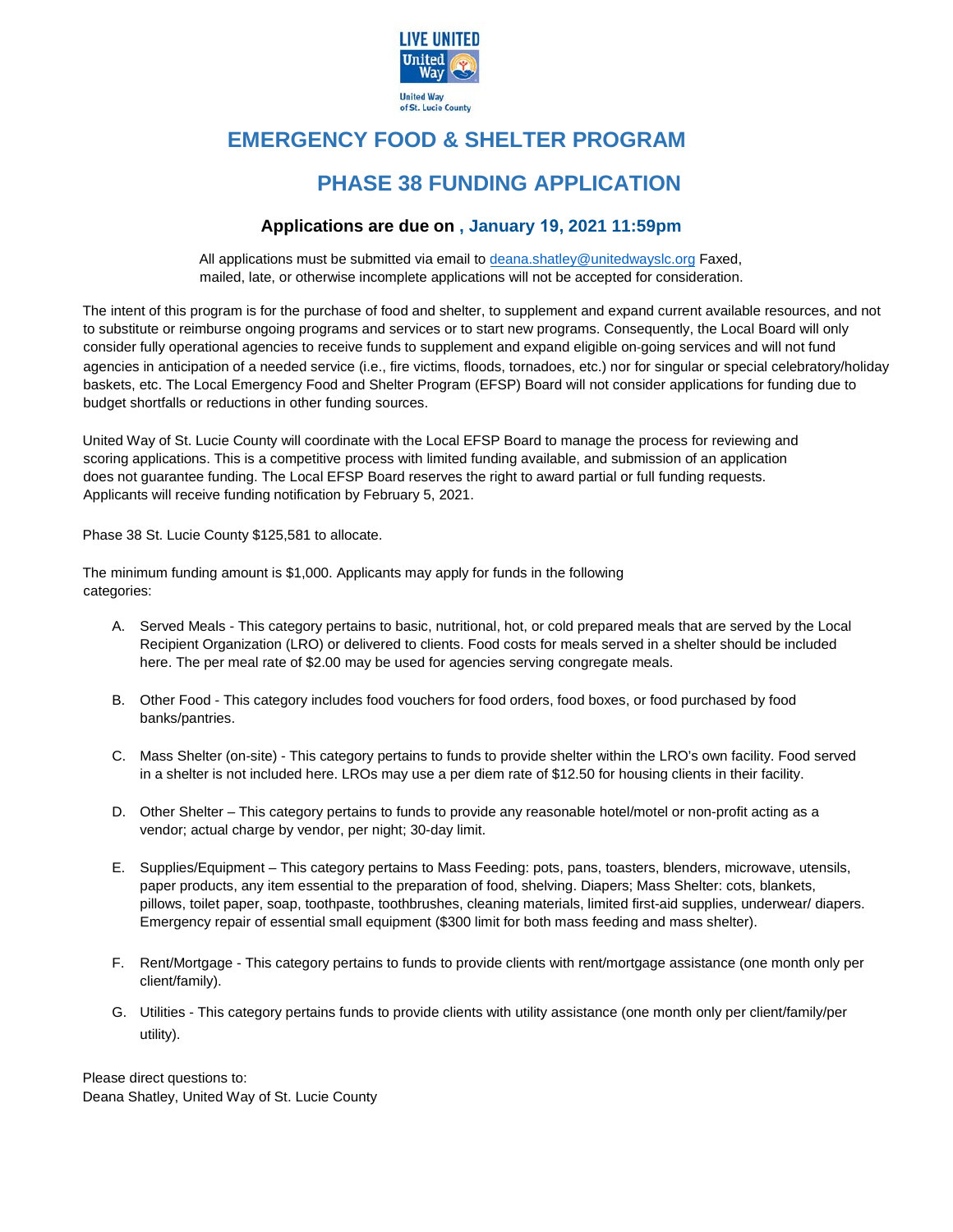

# **EMERGENCY FOOD & SHELTER PROGRAM PHASE 38 FUNDING APPLICATION**

Submit applications by January 19, 2021 by 11:59pm via email to deana.s[hatley@unitedwayslc.org](mailto:deana.shatley@unitedwayslc.org)

### **ORGANIZATION INFORMATION**

| <b>Government Entity</b><br>Type of Organization:<br>Nonprofit           |           |  |
|--------------------------------------------------------------------------|-----------|--|
| Is your organization debarred or suspended from receiving federal funds? | Yes<br>No |  |

## **FUNDING REQUEST**

| Category/EFSP Phase 38                      | <b>EFSP Amount</b><br>Requested | <b>Other Funds</b><br>(Non-EFSP) | <b>Total Program</b><br><b>Budget</b> | Outputs*** |
|---------------------------------------------|---------------------------------|----------------------------------|---------------------------------------|------------|
| <b>Served Meals</b>                         |                                 |                                  |                                       |            |
| <b>Other Food</b>                           |                                 |                                  |                                       |            |
| <b>Mass Shelter</b>                         |                                 |                                  |                                       |            |
| Rent/Mortgage                               |                                 |                                  |                                       |            |
| <b>Other Shelter</b>                        |                                 |                                  |                                       |            |
| <b>Utility Assistance</b>                   |                                 |                                  |                                       |            |
| Supplies/Equipment                          |                                 |                                  |                                       |            |
| Rehabilitation/<br><b>Emergency Repairs</b> |                                 |                                  |                                       |            |
| <b>Total</b>                                |                                 |                                  |                                       |            |
|                                             |                                 |                                  |                                       |            |

\*The National EFSP Board requires all Local Recipient Organizations (LROs) to have a Federal Employer Identification Number (EIN). If an LRO does not have an FEIN, the LRO must apply to the IRS for this number. There is no charge for an FEIN, and the required form is the SS-4. All agencies funded through fiscal agents are also required to provide an FEIN to the National Board to receive a grant. Grants will be held until this information has been provided.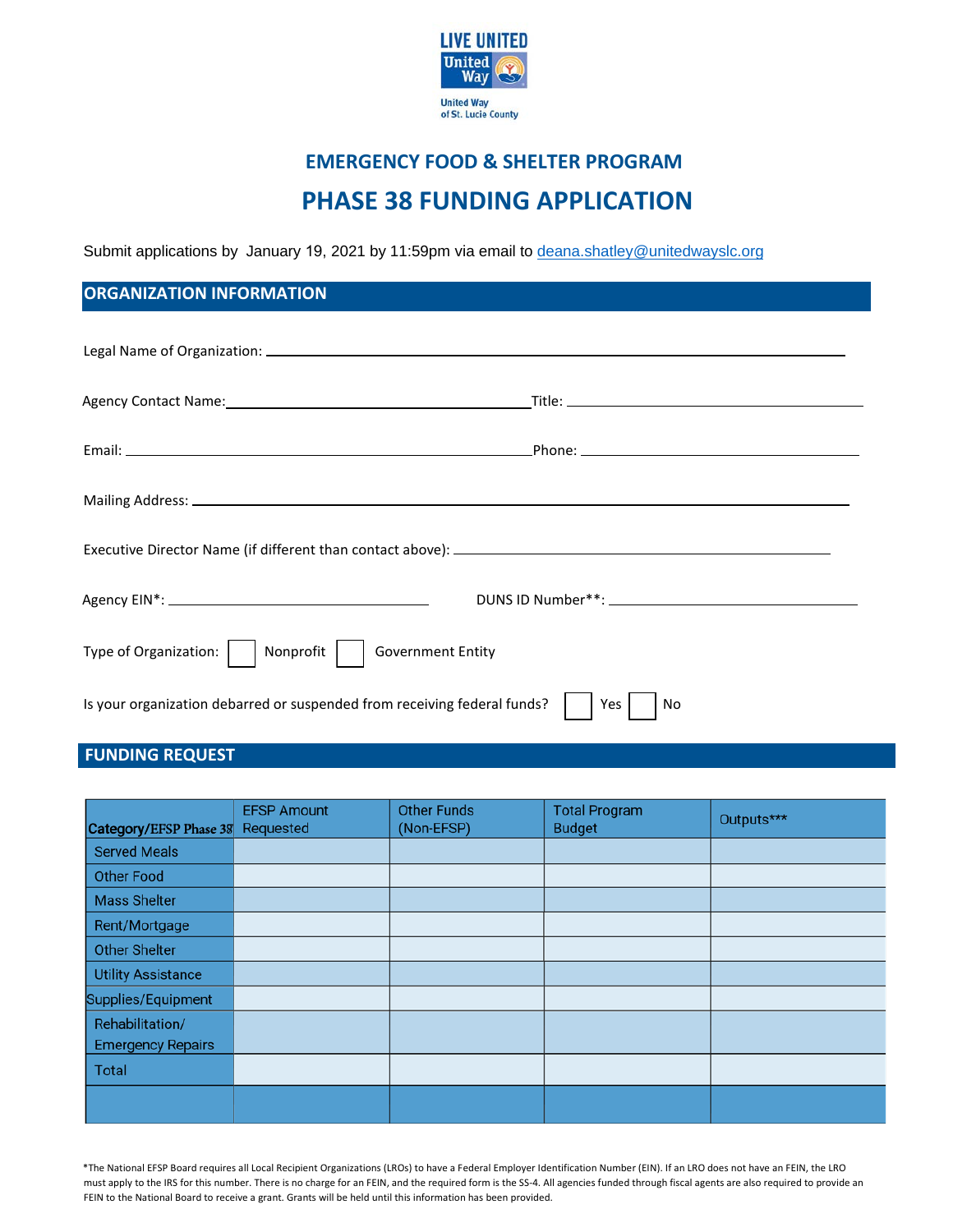\*\*The National Board requires all LROs to have a Data Universal Number System (DUNS) number. If an LRO does not have a DUNS number, the LRO must apply to Dun and Bradstreet for this number. There is no charge for the DUNS number.

\*\*\* Outputs are the number of products/participants (e.g. # of meals served, #of clients served, # of shelter nights provided, etc.)

| Total Agency Operating Budget:                          |          |  |
|---------------------------------------------------------|----------|--|
| Has the organization received EFSP funding in the past? | $Yes$ No |  |

If yes and requesting a funding increase, explain the rationale for the increased funds:

### **PROGRAM INFORMATION**

**Agency Mission Statement:** 

Describe the program and services provided:

Describe the priority populations you will serve: